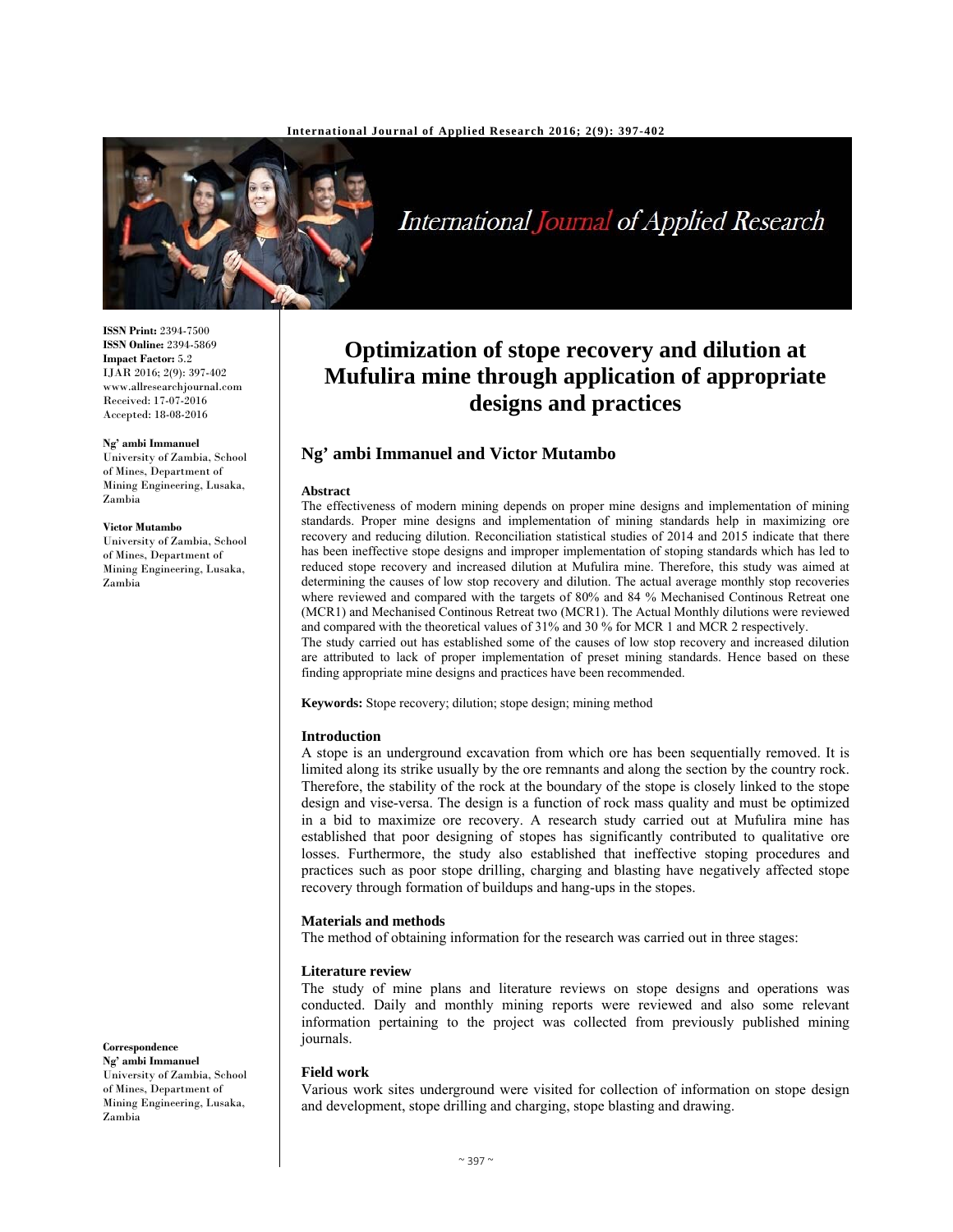#### **Stope designs and development**

Information on stope designs underground was obtained through actual site reconnaissance during which stopes at a given sublevel were sampled. Their height was estimated using a distometer. The length of the stope was approximated by summing the number of panels along the length of each stope (each panel was 10m in length).

Information on underground stope development was also obtained through actual site reconnaissance during which all the developments required to access the stopes were reviewed.

#### **Stope drilling and charging**

Actual site reconnaissance was used to obtain information on stope drilling and charging operations underground. Sublevels were sampled and the drilling and charging operations at each sublevel were observed from the start of a shift until the end of the shift.

#### **Stope blasting and drawing**

Information on stope blasting and drawing was obtained through actual site reconnaissance. During stope blasting, the Delay given to each longhole in a ring was recorded. The expected advance and the number of rings being blasted were also noted.

During stope drawing, the actual tonnes drawn from a given stope were recorded with the help of grade control personnel. The total tonnes of ore drawn from a stope at the end of the shift were determined as being the product of the loader capacity and the total number of scoops (filled loader buckets) drawn from a given stope. The grade of the ore drawn from the stopes was obtained by hand picking eighteen (18) pieces of ore rock from every  $10^{th}$  scoop drawn from a given stope. The pieces of ore rock were then sent to the analytical department where they were examined and their grade determine.

#### **Interviews and consultations**

Interviews were conducted with some miners in charge of production and mine section supervisors while consultations were undertaken with mine technical department personnel for clarification of obtained information.

#### **Data collection and results**

#### **Mining methods at Mufulira mine**

The current mining methods used at Mufulira mine are variants of Mechanized continuous retreat (2015). These mining methods (figures 2.1and 2.2) are essentially variants of sublevel open stoping method with delayed hanging wall cave referred to as Mechanized continuous retreat 1 (MCR1) and Mechanized continuous retreat 2 (MCR2) respectively. The methods involve establishing longitudinal stope blocks along the strike of the orebody. The design incorporates 3.0m chain pillar at the top of the stope. This pillar retains the broken or collapsed hanging wall material from upper levels and thus prevents the waste ground from diluting the freshly blasted ore. The pillars collapse under rotational moment about 50m behind the advancing stope front(Kapembwa, 2010).



**Fig 1:** MCR1 layout



 $\sim$  398  $\sim$ **Fig 2:** MCR2 layout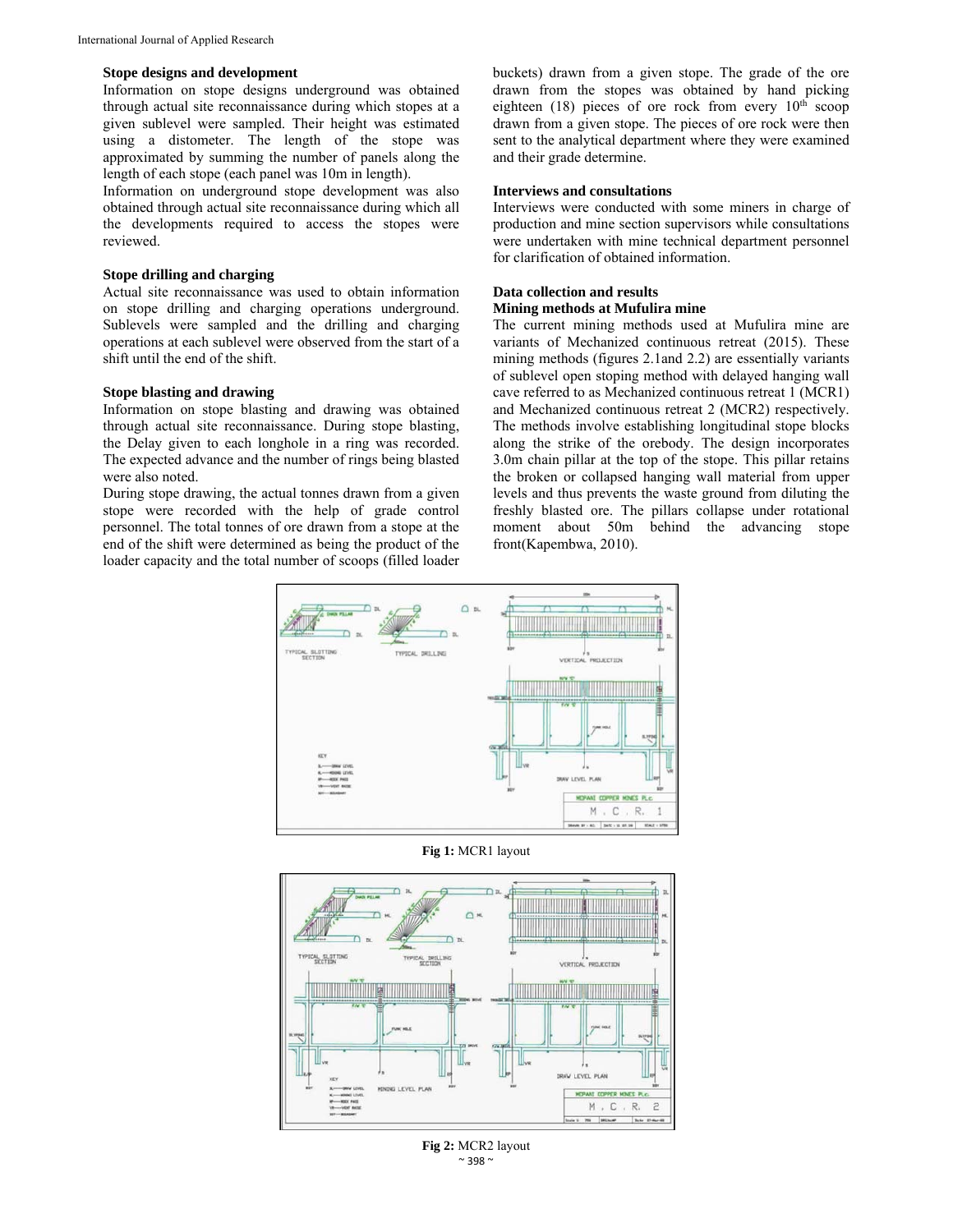#### **Stope design and development**

Table 1 shows stope designs and development parameters observed underground

| <b>Parameter</b>                                                                                                     | <b>Measurement/location</b>                                                                                       |  |  |
|----------------------------------------------------------------------------------------------------------------------|-------------------------------------------------------------------------------------------------------------------|--|--|
| Stope length<br>Stope height, m<br>Stope width $=$ dependent on orebody<br>True thickness, chain pillar thickness, m | 50                                                                                                                |  |  |
| Average lag between stope face positions in adjacent sublevels, m                                                    | 50                                                                                                                |  |  |
| Position of stopes                                                                                                   | Stopes are developed in the mining drive which is positioned<br>at the geological footwall contact of the orebody |  |  |
| Abandoned dewatering sites                                                                                           | Along the mining drive                                                                                            |  |  |

## **Stope drilling and charging**

Table 2 shows the stope drilling and charging parameters observed.

**Table 2:** Stope drilling and charging observations

| <b>Parameter</b>                                     | <b>Comment</b>                          |  |  |
|------------------------------------------------------|-----------------------------------------|--|--|
| Longhole drilling operation done using drill rigs    | Operation done using drill rigs         |  |  |
| Longhole toe burdens                                 | Sometimes not measured                  |  |  |
| Longhole ring burdens                                | Greater than 1.8m                       |  |  |
| Longhole ring                                        | Angle is rarely measured                |  |  |
| Longhole drilling pattern                            | Not usually followed                    |  |  |
| Longhole length re-measuring                         | Usually not done                        |  |  |
| Longholes are charged using bulk emulsion explosives |                                         |  |  |
| Emulsion cup mass weighing                           | Not usually done                        |  |  |
| Collar Length of Longholes                           | Holes have constant collar length of 1m |  |  |

#### **Stope blasting and drawing**

Table 3 shows the stope blasting and drawing parameters observed underground

**Table 3:** Stope blasting and drawing observations

| <b>Operation</b>      | comment                                                                       |
|-----------------------|-------------------------------------------------------------------------------|
| Timing of holes       | Longholes rings are not timed during blasting (longholes have the same delay) |
| Ring blasting         | Inconsistent number of rings blasted at once                                  |
| Post blast            | Post blast profile of the stope is not checked                                |
| Stope sampling method | Usually not routine                                                           |
| Stope support system  | No stope support system is installed during blasting                          |

#### **Stoping statistics**

Table 4 shows a typical example of the total collected stoping statistics for the months of May, June and July in the year 2015

|                           | <b>May 2015</b> | <b>June 2015</b> | <b>July 2015</b> | <b>Totals</b> |
|---------------------------|-----------------|------------------|------------------|---------------|
| Tonnes blasted            | 51438           | 50429            | 72332            | 174199        |
| Tonnes trammed/delivered  | 46765           | 67907            | 61912            | 176584        |
| Copper Blasted            | 1238            | 1108             | 1620             | 3966          |
| Copper trammed/delivered  | 743             | 957              | 952              | 2652          |
| Stoping Recovery          | 60              | 86               | 59               | 205           |
| <b>Planned Extraction</b> | 100             | 101              | 87               | 288           |
| Stoping Extraction        | 91              | 135              | 86               | 311           |
| Planned Dilution          | 28              | 28               | 31               | 87            |
| <b>Stoping Dilution</b>   | 51              | 56               | 46               | 153           |

**Table 4:** Total stoping statistics for May, June and July 2015

Source: Mufulira mine

#### **Data analysis and discussion Stope design and development factors Use of orebody limits as stope boundary extents**

The stability of the rock mas at the boundary of the stope is closely linked to the stope design. The design of each stope

must be optimized as a function of local rock mass quality. For Mufulira mine rocks, the Rock Mass Rating (RMR) and the Rock Mass Strength (RMS) were determined using Laubschers Geomechanical Classification as shown in table 5.1

|  |  |           |  | Table 5: RMR and RMS for Mufulira rocks(Owusu-Sarpong, |  |
|--|--|-----------|--|--------------------------------------------------------|--|
|  |  | $2014$ ). |  |                                                        |  |

| Rock type              | <b>RMR</b> | <b>RMS (MPA)</b> | <b>Class</b> |
|------------------------|------------|------------------|--------------|
| Footwall quartzite     | 61         | 112              | Good         |
| C quartzite (orebody)  | 81         | 164              | $G/V$ .good  |
| Inter B-C              | 64         | 94               | Good         |
| B quartzite (ore-body) | 81         | 164              | G/VGood      |
| Lower dolomite         | 49         | 15               | Fair         |
| Inter A-B              | 68         | 126              | Good         |
| A quartzite (ore-body) | 81         | 164              | G/V.Good     |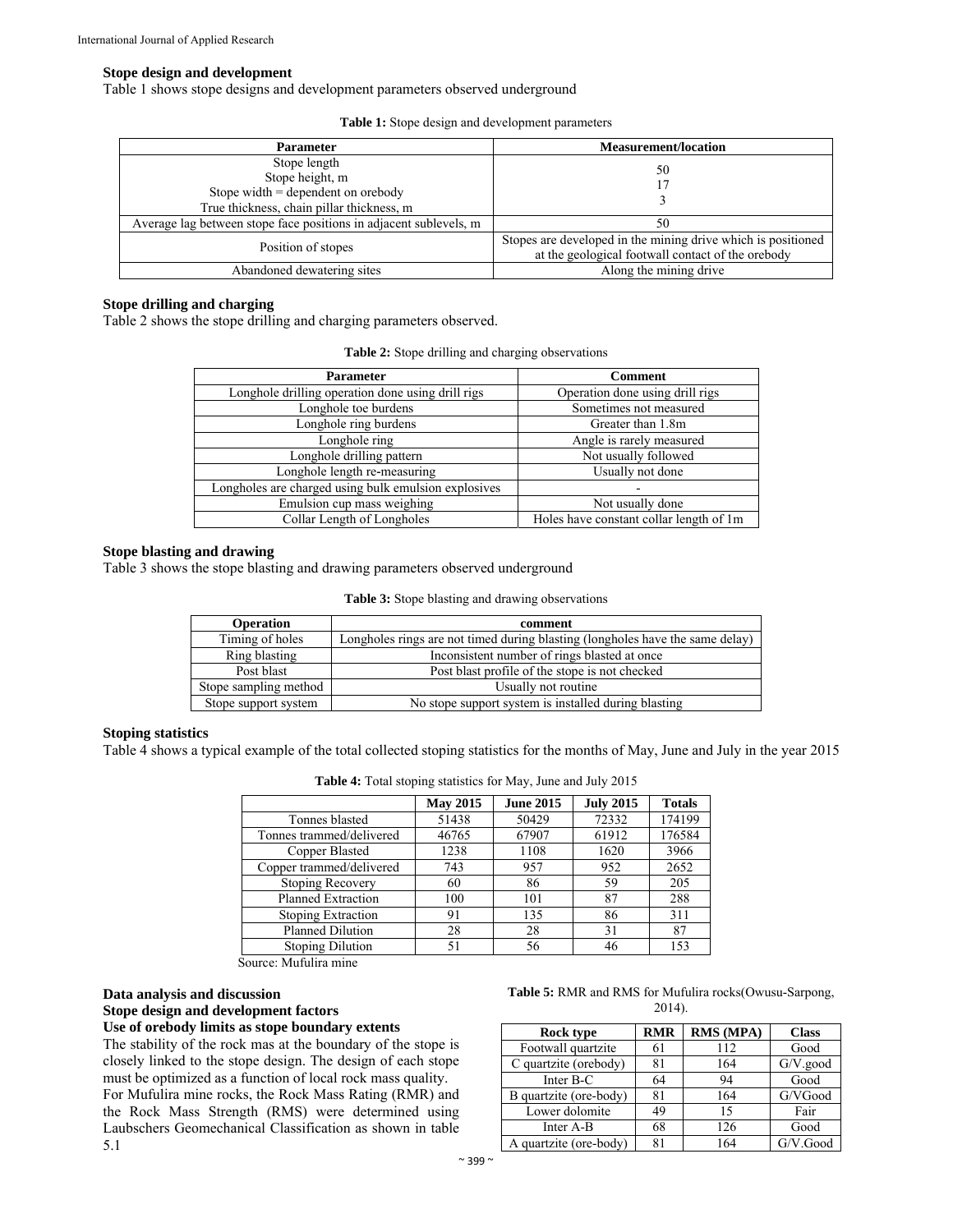From the table above, it can be seen that the ore-bodies are generally more competent than the immediate footwall and hanging wall rocks.

However, in Mechanized Continuous Retreat mining method used at Mufulira, the use of orebody limits as stope boundary extents contributes to qualitative ore losses because during stope blasting, the energy required to blast the ore (which is much more competent than the surrounding rock masses) tends to also fragment the rocks at the boundary of the stope i.e. the footwall and hanging wall. These fragmented rocks which are basically waste material slough into the stope and mix with the valuable ore hence causing increased dilution.

#### **Positioning of mining drive not optimized**.

 Poor positioning of mining drive results in the limitation of the angle of draw of blasted ore. Currently mining is being done on contact (meaning the mining drive is always positioned at the geological footwall contact of the ore body). This is due to lack of enough geological information about the orebody such as the orebody dip angle, true thickness etc.

#### **Lack and poor mining of slot raises for some stopes**

A design standard for Mechanized Continuous Retreat mining method used at Mufulira is that each stope (especially stopes in MCR1) must have a 2m diameter slot raise mined at one of its ends. The slot raises are supposed to be mined 1m from the geological hanging wall contact of the orebody and at an angle equal to the orebody dip angle. This is because the slot raise is used to raise the stope profile up to the chain pillar. However, in some areas of the mine where MCR1 is being used, slot raises are not mined for some stopes due to difficulties faced with the conventional methods being used to mine the slots. Lack of slot raises results in a drop in the profile of these stopes. This implies that for most of these stopes the thickness of the chain pillar is greater than the planned 3m. Poor mining of slot raises results in breaching of the hanging wall and hence causes qualitative ore loss.

#### **Presence of remnant pillars and abandoned dewatering sites**

 Mechanized Continuous Retreat mining method used at Mufulira requires that all remnant pillars and abandoned dewatering sites along the mining drive be demolished as quickly as possible. This is because they tend to transmit stresses to mining levels below. These stresses cause shearing of longholes and in some instances, they may cause stopes in mining levels below to collapse (for example the situation at 1390mL). The collapsing of stopes leads to increased dilution and ore losses.

#### **Non adherence to Standard mining echelon**

Mechanized Continuous Retreat mining method requires that for two adjacent sublevels, the stope face position in the upper level must lead that in the lower sublevel by 5.4m. This helps reduce on stresses produced due to the stoping operations. Currently most stope face positions in adjacent sublevels have a lag greater than 5.4m (50m in some sections). This increases the stresses that are transmitted to the lower level hence causing low extraction and dilution through hang-ups and peeling off of the hanging wall. In areas where MCR2 is being used, such huge lags between the mining level and the draw level increases qualitative ore losses as the hanging wall on the mining level begins to peel off onto the blasted ore awaiting to report the draw level. The chain pillar may also collapse onto the blasted ore.

## **Delayed development of footwall drives**

Development standards of Mechanized Continuous Retreat mining method require that the footwall drive be developed earlier than the mining drive. This provides time for geologists to correctly map the orebody and hence provide enough information such as, type of orebody, its inclination, structure, true thickness etc. for the optimization of the position of mining drive. Currently in all mining sections, mining drive development is given more priority than footwall drive development. This makes it difficult for geologists to carry out proper orebody mapping and thus they only provide the mine planners with preliminary geological information about the orebody.

#### **Stope drilling and charging factors**

Stope drilling and stope charging are very important stoping operations whose standards need to be adhered to. Failure to follow some of the standards leads to ore loss through hangups and increased dilution due to chain pillar breaching and peeling off of the hanging wall (1989). The following stope drilling and charging factors cause low stope recovery and dilution at Mufulira mine;

#### **Poor longhole ring marking**

In some sections of the mine visited, the longhole rings are not properly marked. Figures 3 and 4 show a comparison between the standard way of marking rings and the actual marking found underground. The ring in figure 4 was poorly marked leading to poorly drilled longholes. Poor drilling of longholes leads to increased toe burdens. This increase in toe burden increases the volume of ore that will have to be blasted by each charged hole and hence creating hang-ups.

#### **Longhole deviations**

Longhole deviations are common due to the use of drill rigs without stingers. Currently most of the longhole drill rigs used in the mine have no stingers and for those with stingers, the operators do not use them due to lack of sensitization and motivation. Hole deviations tend to increase the longhole toe burdens which in turn causes buildups due to increased ore tonnes to be blasted by each charged hole.

#### **Longholes not drilled to the planned lengths and in the planned plane**

To prevent increased toe burdens, longholes in a ring are supposed to be drilled in the same plane (Fan angle) and to the planned lengths. Currently due to lack of proper measuring equipment and lack of sensitization, some longholes are not drilled to the required lengths especially in sections that are highly stressed and were longholes are believed to shear with time. This results in increased toe burdens and thus causes ore losses through hang-ups.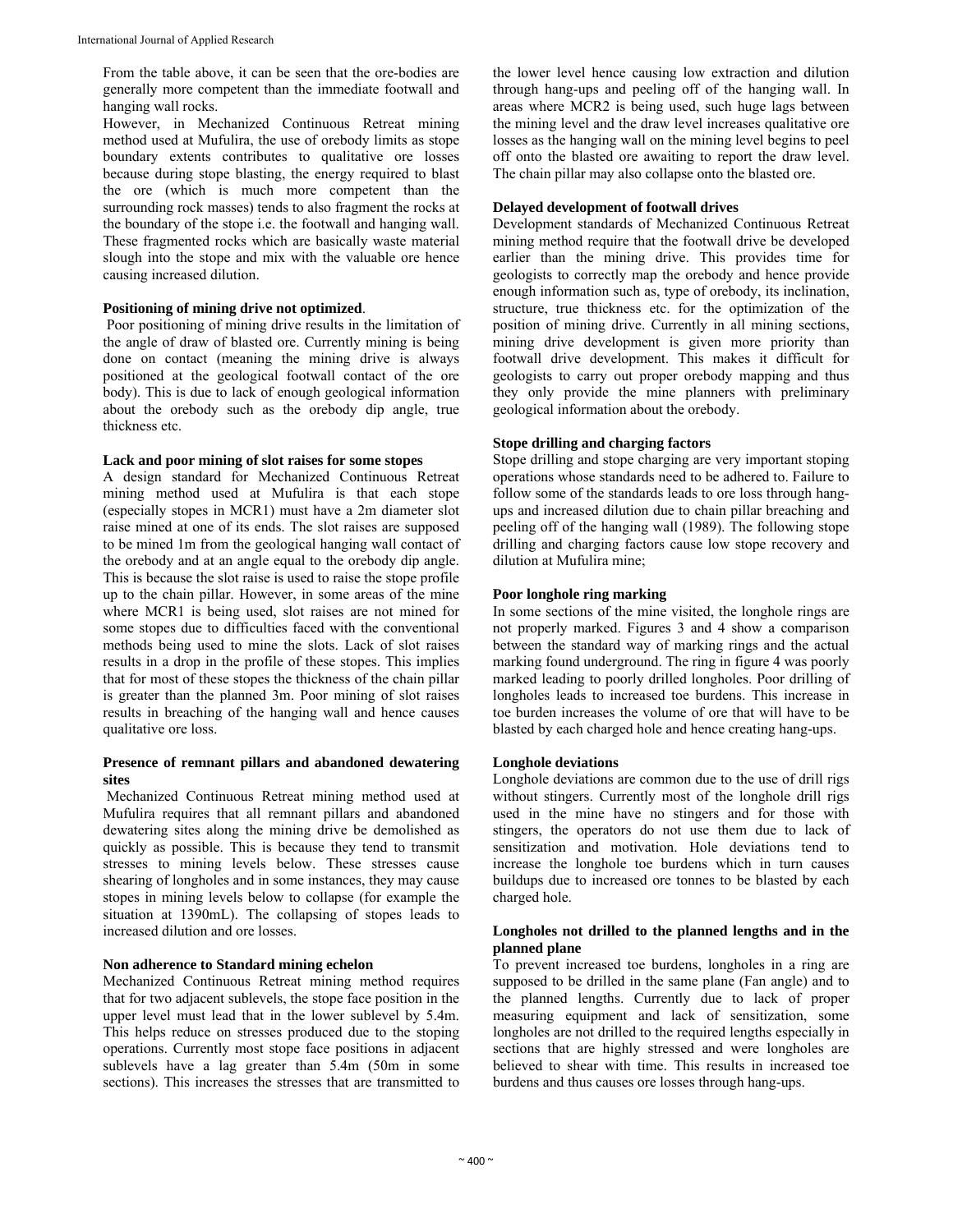

**Fig 1:** Properly marked rings



**Fig 2:** Poorly collared longholes

A design standard for Mechanized Continuous Retreat mining method used at Mufulira is that not less than 3 longholes in each ring from the draw level must hole into the adjacent mining level in areas where Mechanized Continuous Retreat two (MCR2) is in use. This helps to create an adequate opening for blasted ore from the mining level to report to the draw level. Currently in some areas were MCR2 is in use, due to poor drilling and improper alignment of the adjacent mining drives, only 2 longholes from the draw level hole into the mining level. This reduces the size of the opening created and hence results in a reduction in the amount of blasted ore reporting to the draw level and subsequently ore loss through buildups on the drilling level.

#### **Measurement of longholes**

Longholes are not re-measured and flashed before they are charged: The drilled longholes are measured by hole checkers several weeks before they are charged and so many things (such as hole shearing and blocking) happen during that period, it is therefore salient that the charging crew measures and flashes the holes before charging them. Currently, longhole measuring and flashing is not done by some charging crews due to, exhaustion and sometimes lack of measuring equipment. This increases the chances of ore loss through hang-ups as explosives may not be pumped up to the toe of some holes due to blockages.